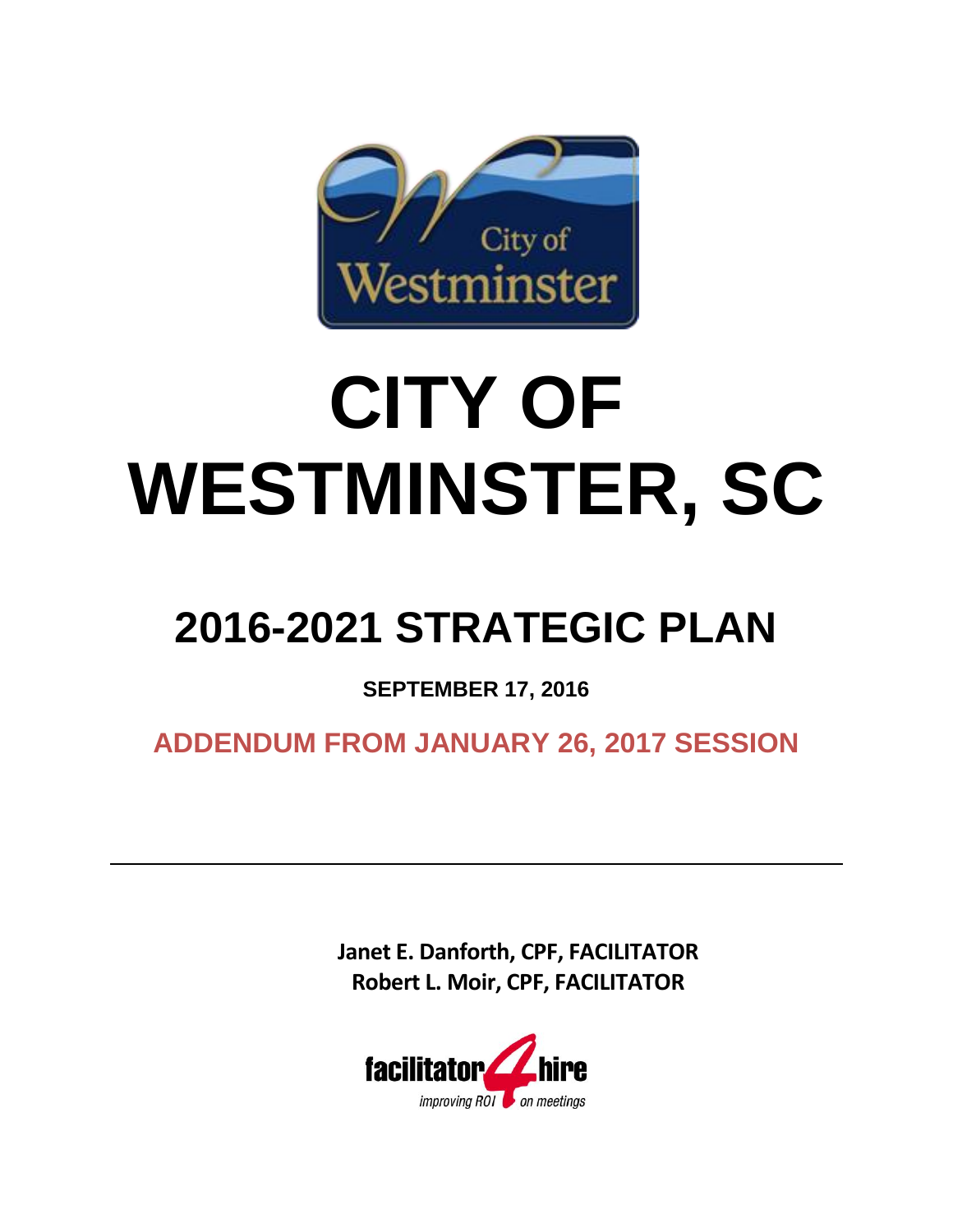## Tel. 864-324-2991 Email: [jdanforth@facilitator4hire.com](mailto:jdanforth@facilitator4hire.com)

## City of Westminster, SC Strategic Plan

## **Executive Summary**

**Strategic Planning Sponsor** Brian Ramey, Mayor

#### **Overview**

The City Council met on Saturday September 17, 2016 at the Blue Ridge Electric Coop offices to conduct Strategic Planning for 2016-2021. The participants decided to complete Agenda Item H, Action Planning for Prioritized Strategies, at a later date when additional residents can be involved.

This document presents the results of the session as it occurred and was recorded by the group. Comments appearing in italic represent additions made by the documenter for clarity.

#### City Council Members & Staff Participants

| Chris Carter   | <b>Charles Miller</b>   |
|----------------|-------------------------|
| Derek Enderlin | <b>Brian Ramey</b>      |
| Ronald Dodson  | <b>Bill Brockington</b> |
| Yousef Mefleh  | Doug Williams           |
| Susan Ramey    |                         |

#### Session Purpose

To Prepare a Five-year Strategy Plan for the City of Westminster.

#### Session Agenda

- A. Welcome and Introduction to the Process for Achieving the Meeting Purpose
- B. Critical Assumptions
- C. SWOT (Strengths, Weaknesses, Opportunities, Threats)
- D. Key Issues
- E. High-level Goals/Mission Review
- F. Measurable Objectives (1 Yr 5 Yr), Critical Success Factors & Barriers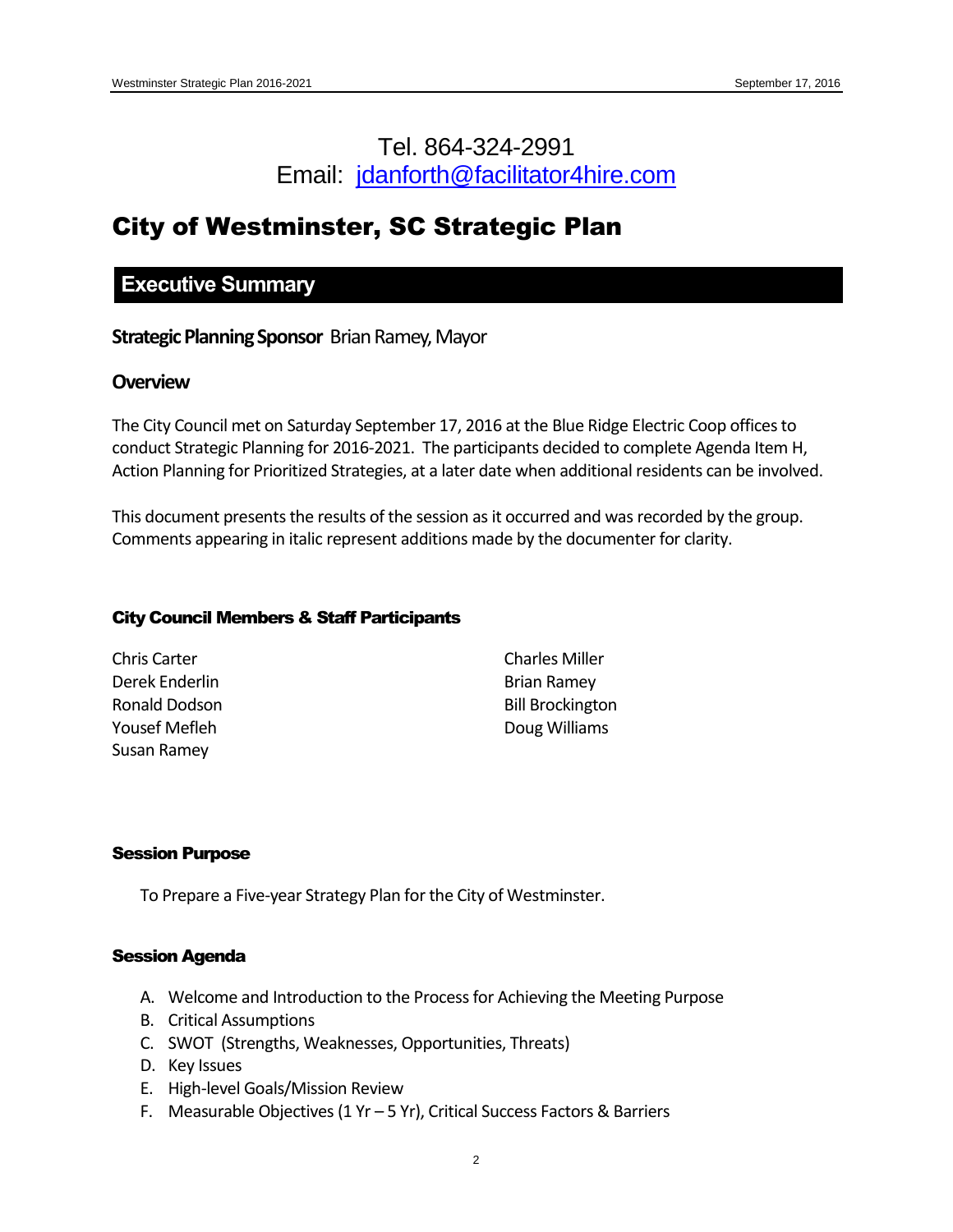- G. Strategies, Prioritized Strategies
- H. Action Plans
- I. Close

## **B. Critical Assumptions**

*The team began by identifying Critical Assumptions, those beliefs about probable future occurrences or events significant to the City, over which the City has little or no control. These assumptions can be internal or external.*

| <b>Critical Assumptions - Positive</b>     | <b>Critical Assumptions - Negative</b>             |
|--------------------------------------------|----------------------------------------------------|
| • Comprehensive plan                       | • Electric rates high                              |
| · BMI plant 25-30 new jobs                 | • Utility Director retires                         |
| • Population growth                        | • Water Director retires                           |
| • New businesses                           | • Services needed will increase**                  |
| • Clean up downtown                        | • Tax base declining                               |
| • New transformers + water meters complete | • Infrastructure repairs & upgrade                 |
| • Good people in the City                  | • Recreation needs will grow                       |
| • Need to expand city limits               | · DHEC regulations increase re water               |
| • Outdoor tourism increases                | • Aging population needs**                         |
|                                            | · Citizens' personal welfare, economic well-being  |
|                                            | • Uncertainty over future utility sales**          |
|                                            | • Limited ability to influence economic growth     |
|                                            | • Can we continue to provide what we are providing |
|                                            | with the resources we have?                        |
|                                            | • City growth needs to occur                       |
|                                            | • Limited resources - revenue                      |
|                                            | • Can't satisfy all citizens                       |
|                                            | • Need more businesses (tax base)                  |
|                                            | • Loss of volunteers                               |
|                                            | • Cost of living increases                         |

*(\*Asterisks indicate duplicate answers)*

## **C. SWOT**

*The team was asked to conduct a SWOT Analysis. What follows is that SWOT analysis.* 

| <b>Strengths</b> | <b>Benefits</b>  |
|------------------|------------------|
| Recreation       | Brings in people |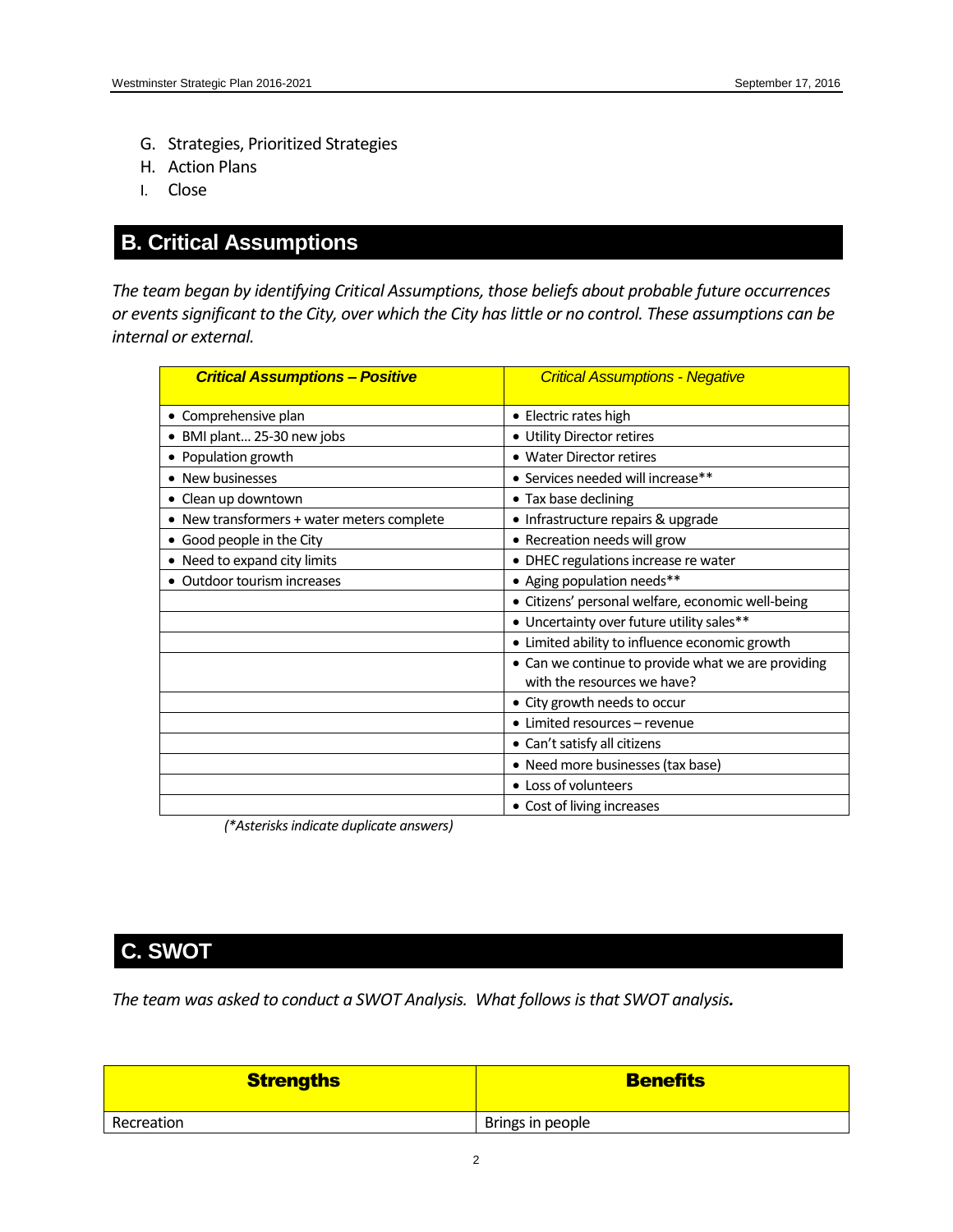| Location           | Tourism                           |
|--------------------|-----------------------------------|
| People             | Support                           |
| Fresh water        | Revenue/Quality                   |
| Railroad           | New business                      |
| Schools            | Attracts young families/education |
| Available property | New homes                         |
| Clemson            | Experts                           |
| Lakes              | Tourism                           |

| <b>Weaknesses</b>                                 | <b>Impact</b>                                         |
|---------------------------------------------------|-------------------------------------------------------|
| Commercial property tightly held by a few, poorly | Not viable financially for new businesses to rent due |
| maintained                                        | to the condition                                      |
| Reputation as high-cost utility provider          | Some people will not choose us as a place to work or  |
|                                                   | live                                                  |
| Substandard housing being occupied                | Blighted condition in areas. Lack of proper utilities |
| Cost of utility repairs                           | Ties up resources                                     |
| Parking                                           |                                                       |
| Green space                                       |                                                       |
| Attraction of downtown                            |                                                       |

| <b>Opportunities</b>          | <b>Benefits</b>                                  |  |  |  |  |
|-------------------------------|--------------------------------------------------|--|--|--|--|
| University                    | Professional services, healthcare, potential new |  |  |  |  |
|                               | services                                         |  |  |  |  |
| <b>Industrial Park</b>        | Employment, new families                         |  |  |  |  |
| Lakes, National Forest        | Tourism, hunting, fishing                        |  |  |  |  |
| Sanctuary Point               | Tourism                                          |  |  |  |  |
| Highway 11                    | Tourism, traffic flow                            |  |  |  |  |
| Stars, festivals, Long Creek  | Tourism                                          |  |  |  |  |
| <b>Tri-County Tech</b>        | <b>Industrial Park</b>                           |  |  |  |  |
| <b>Westminster Music Hall</b> | Tourism, stars                                   |  |  |  |  |

| <b>Threats</b>             | <b>Impacts</b>            |
|----------------------------|---------------------------|
| Pioneer                    | Loss of revenue           |
| <b>County Rec Center</b>   | Loss of Rec participation |
| <b>County Fire Service</b> | Cost will increase        |
| Old water & sewer lines    | Unknown cost              |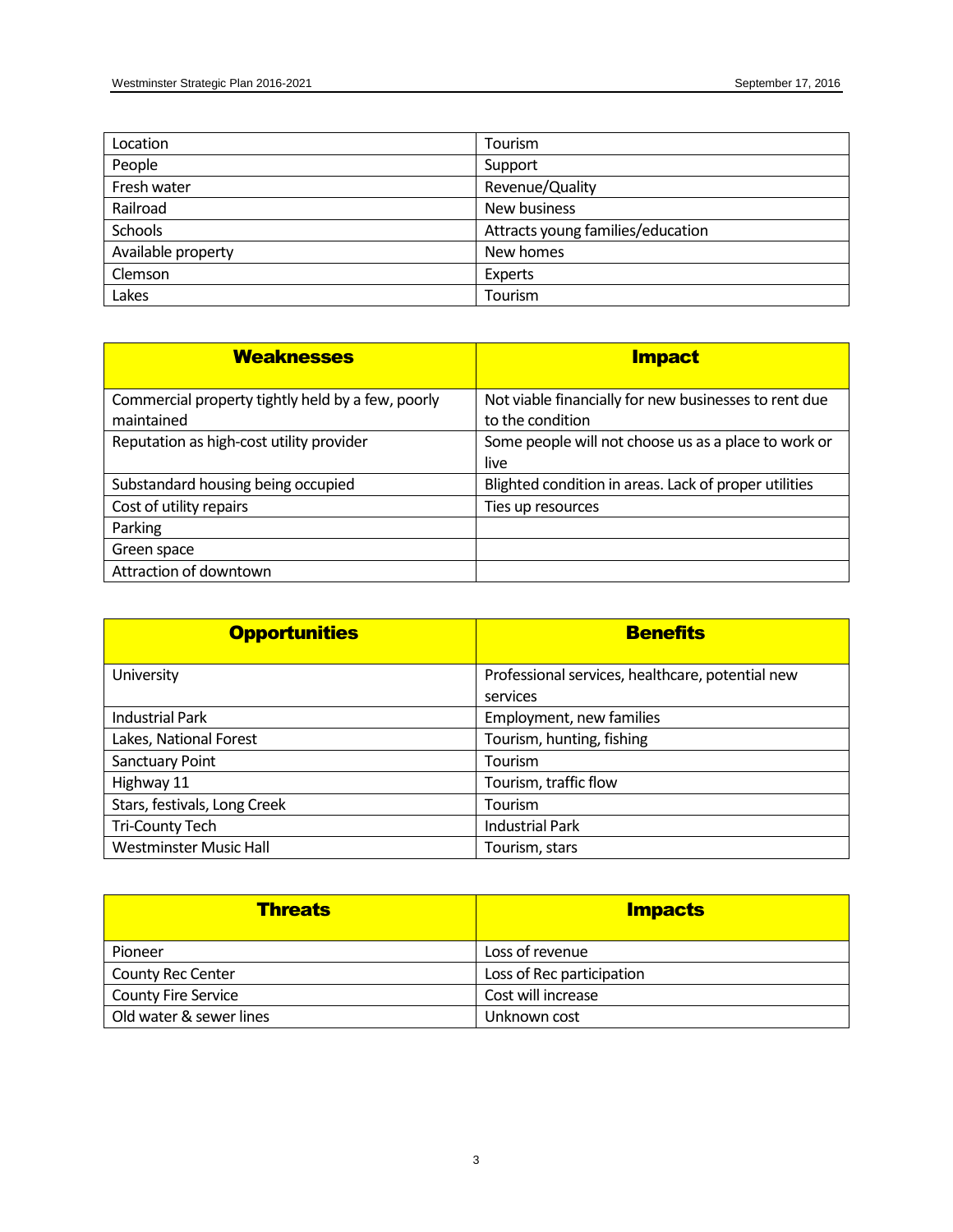## **D. Key Issues**

*The group reviewed the Critical Assumptions and SWOT, and identified key issues, or "first things first" items that must be addressed. They then grouped the key issues into like groups with working titles for each group. The results are below.*

#### **Key Issues…Grouped**

#### **Group One…Reduce Cost of Power**

- Power Rates
- High Utility Costs (Electric) Must be Lowered
- Utility Lower
- Power Cost
- **•** Electric Rates Lowered
- Cost of Power
- **•** Electric

#### **Group Two…Administrative Issues**

- 5/10 year vehicle Replacement Plan
- Software
- Employee Benefits/Salaries
- **•** Training

#### **Group Three…Downtown**

- Clean Up Downtown
- Code Enforcement Against Blighted Commercial Buildings
- Downtown Buildings

#### **Group Four… Economic Development**

- Capital Plans
- **•** Economic Development
- Businesses
- Need Businesses
- Major Attraction for Rec./Tourism
- Get People to Come
- Growth
- Growth Commercial/Residential

#### **Group Five…Get More Money**

- Continue Services
- Grants
- Lowering Budget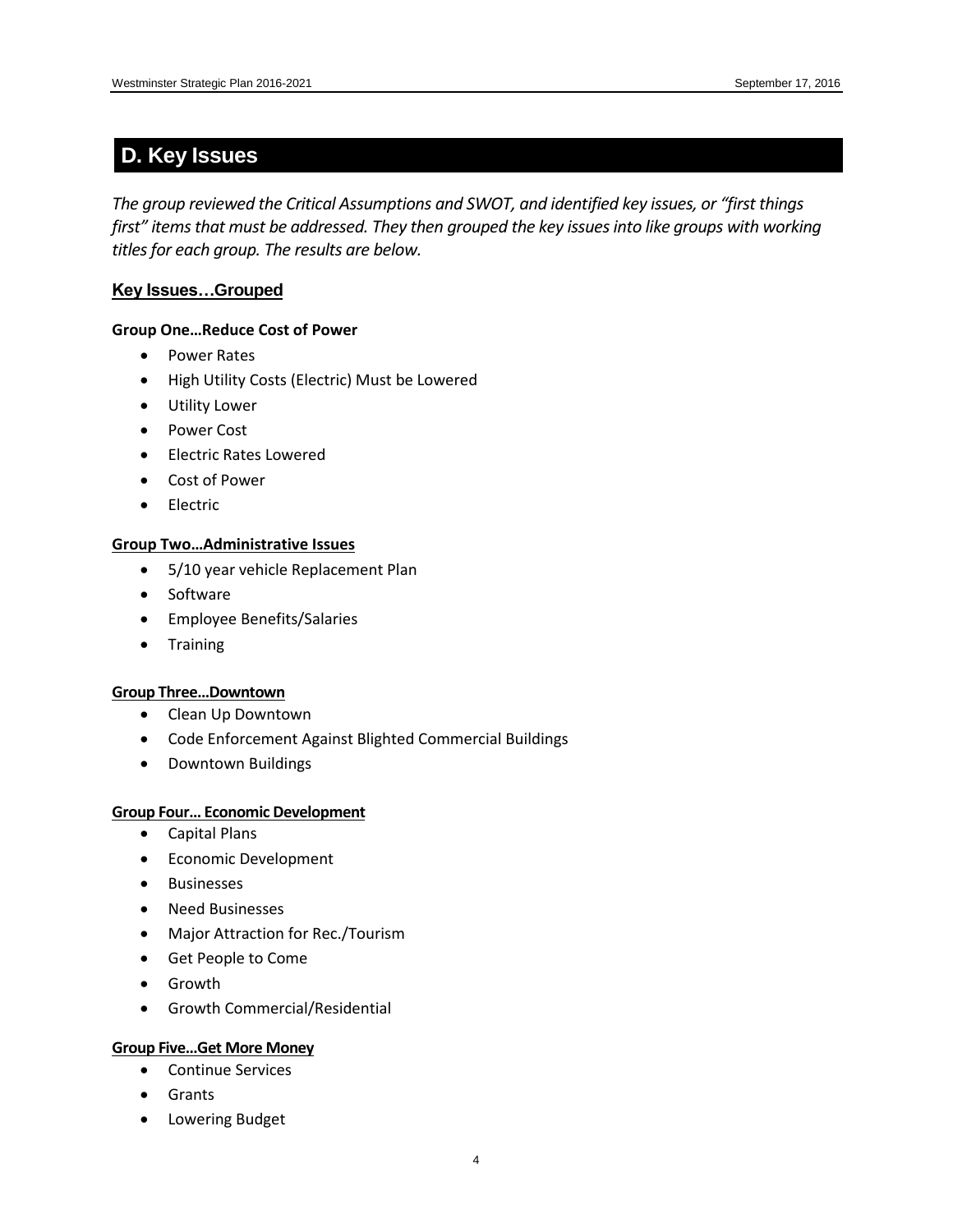- Tax Revenue
- Repair Neglected Infrastructure
- Utility Repairs
- Budget Amount
- Method to Accomplish Major Infrastructure Needs
- Revenue

## **E. High-level Goals/Mission Review**

*The team reviewed the City's Mission Statement and were in consensus that the Mission is current and appropriate for the planning period.*

#### **Mission Statement**

The City's Mission is to provide reliable, quality services, protect our citizens and property, improve the quality of life and promote development through managed growth.

#### **High-level Goal Areas**

*The team came to consensus around the four high-level goal areas expressed in the Mission.*

- A. Promote development through managed growth
- B. Provide reliable, quality services
- C. Improve the quality of life
- D. Protect our citizens and property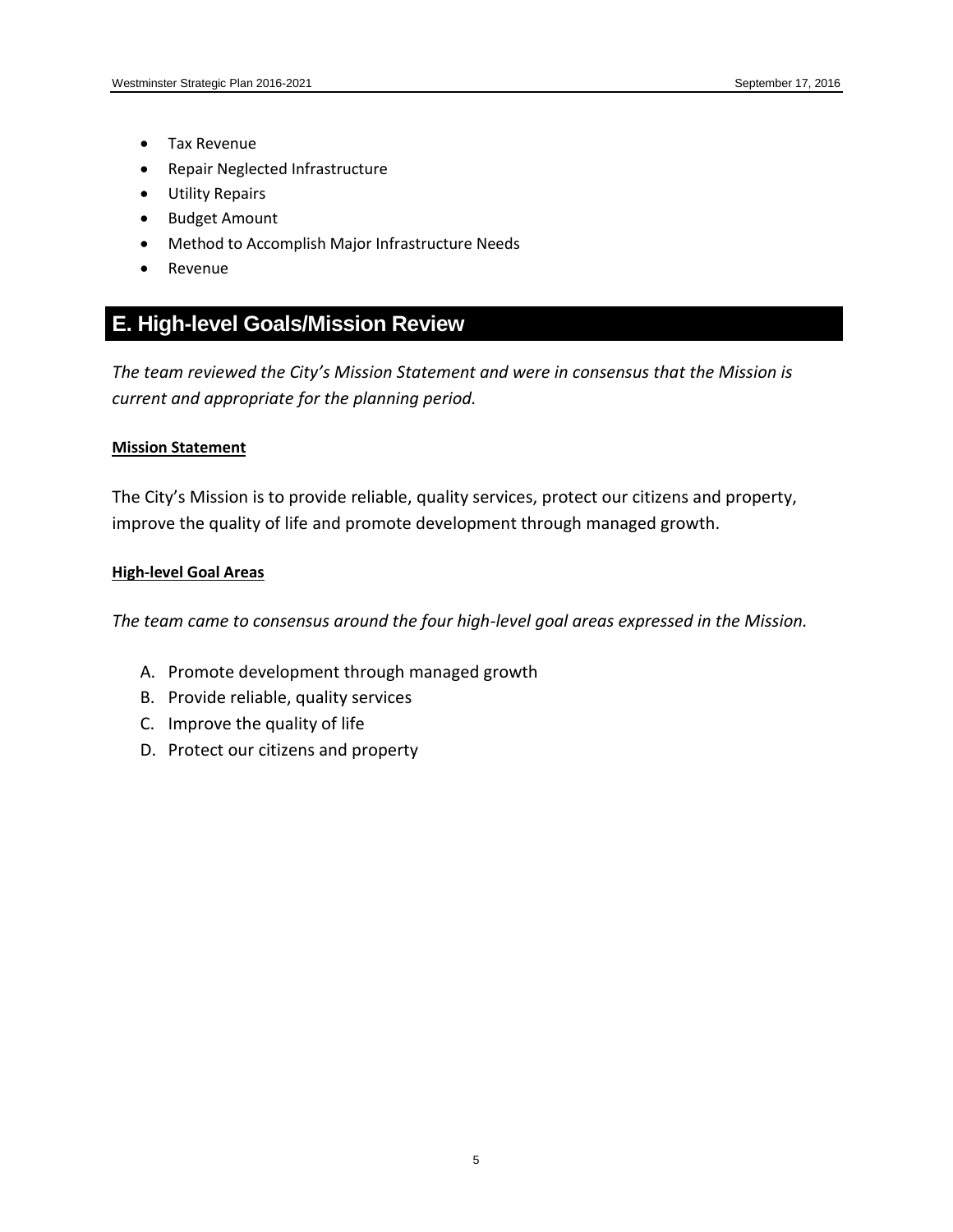## F. **Measurable Objectives, Critical Success Factors and Barriers**

The team identified sets of measurable objectives in support of each high-level goal area. Once the *measureable objectives were completed, the team identified critical success factors, those things that must be in place in order for the set of measureable objectives to become reality. In addition, they identified the barriers that must be overcome in order for the measures to be achieved.* 

*What follows are the four Goal Areas, their Measureable Objectives, Critical Success Factors and Barriers.*

| <b>HIGH-LEVEL GOAL A</b><br><b>PROMOTE DEVELOPMENT THROUGH MANAGED GROWTH</b> |             |                                              |                               |            |                        |                |                  |                                              |
|-------------------------------------------------------------------------------|-------------|----------------------------------------------|-------------------------------|------------|------------------------|----------------|------------------|----------------------------------------------|
| <b>Measurable Objective Baseline</b>                                          |             | Yr1                                          | Yr2                           | Yr3        |                        | Yr4            | Yr5              | <b>Issues</b>                                |
| A1. Increase # of<br><b>Businesses</b>                                        | 3           | 3 new/year                                   | 3                             |            | 3                      | 3              | Full<br>Downtown | Econ. Dev.,<br>Revenue, Clean<br>up downtown |
| A2. Increase # of<br>citizens                                                 | $-1%$       | 2%                                           | 4%                            |            | 6%                     | 8%             | 10%              |                                              |
| A <sub>3</sub> . Increase<br>Owner-occupied                                   | ?           | ?                                            | <sub>5</sub>                  |            | ŗ                      | $\overline{?}$ | ?                |                                              |
| Increase City Limits                                                          | $\mathbf 0$ | Planning<br>Commission<br>Study<br>Completed | <b>Incentives</b><br>in place |            | <b>New</b><br>Citizens | Ongoing        | Ongoing          |                                              |
| <b>CRITICAL SUCCESS FACTORS</b>                                               |             |                                              |                               |            |                        |                | <b>BARRIERS</b>  |                                              |
| <b>Incentive Plan</b>                                                         |             |                                              |                               | Reputation |                        |                |                  |                                              |
| Power rates lowered                                                           |             |                                              |                               | Blight     |                        |                |                  |                                              |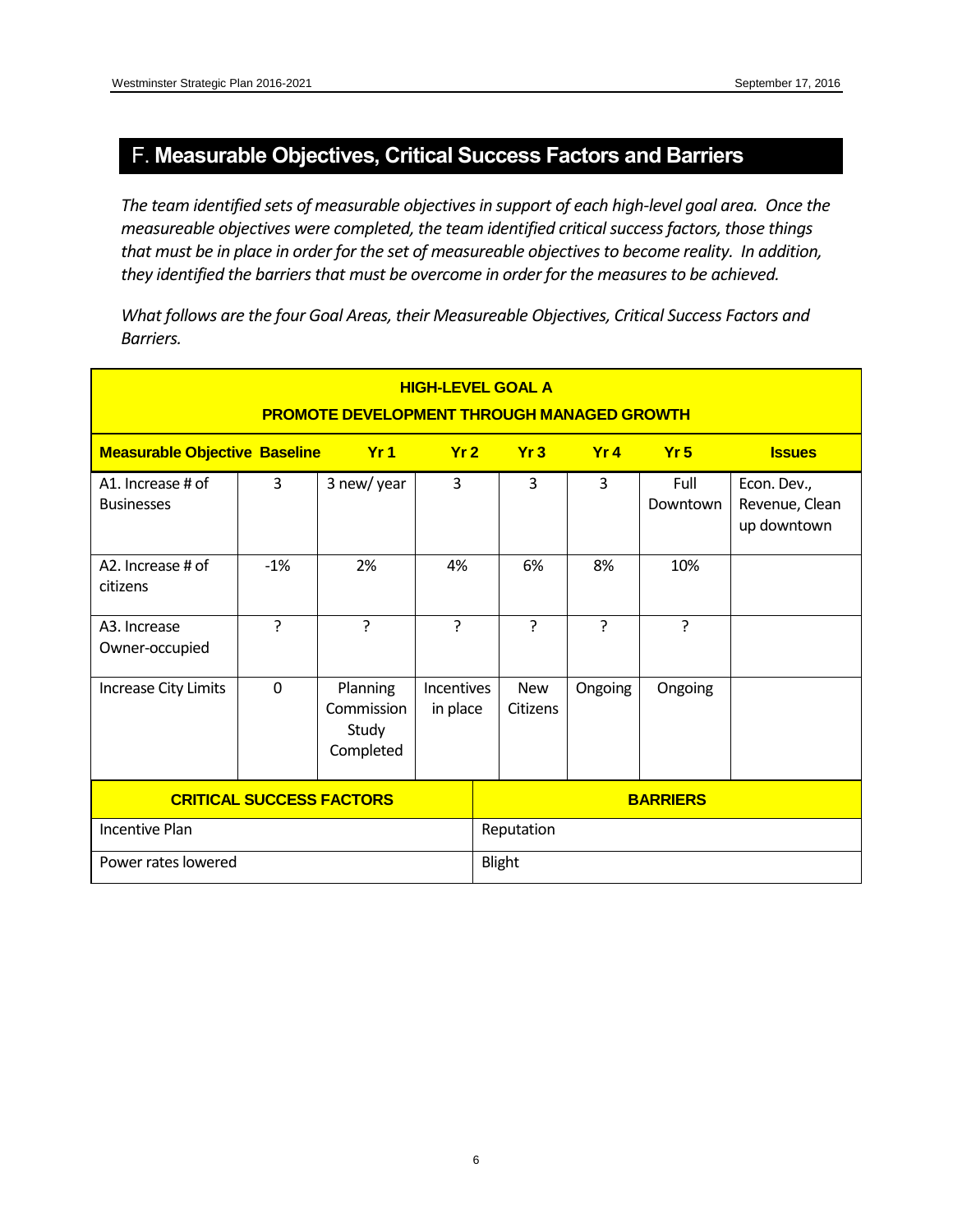| <b>HIGH-LEVEL GOAL B</b><br><b>PROVIDE RELIABLE QUALITY SERVICES</b>            |                                                                                        |                                               |                                              |                                |        |                                         |                 |                                                                                        |
|---------------------------------------------------------------------------------|----------------------------------------------------------------------------------------|-----------------------------------------------|----------------------------------------------|--------------------------------|--------|-----------------------------------------|-----------------|----------------------------------------------------------------------------------------|
| <b>Measurable Objective</b>                                                     | <b>Baseline</b><br>Yr <sub>1</sub><br>Yr <sub>2</sub><br>Yr3<br>Yr4<br>Yr <sub>5</sub> |                                               |                                              |                                |        |                                         |                 | <b>Issues</b>                                                                          |
| B1. Have a City<br>Property & Facilities<br>Maintenance Crew<br>w/skilled labor | $\mathbf{0}$                                                                           | Create                                        | Hire<br>position                             |                                |        |                                         |                 | Hire & create<br>crew                                                                  |
| <b>B2. Decrease Budget</b><br>(Controllable Expense)                            | ?                                                                                      | 5%decrea<br>se                                |                                              |                                |        |                                         |                 | More Rec \$\$<br>from County<br>Lower dept.<br>budgets                                 |
| B3. Have a Motor Pool                                                           | Tools/eq<br>uip. exist                                                                 | Cost<br>comparis<br>on                        | Create<br>position                           |                                |        |                                         |                 | Lower cost for<br>Maintenance,<br>speedier repairs                                     |
| B4. Increase employee<br>training                                               | ŗ                                                                                      | Determin<br>e needs                           | <b>Start</b><br>impleme<br>nting<br>training |                                | Cont'd | Invest in<br>employee<br>certifications |                 | Employee<br>pride=better<br>work. Increase<br>salary, quicker<br>response to<br>needs, |
| B5. Maintain a capital<br>plan                                                  | $\mathbf 0$                                                                            | Form<br>savings<br>plan or<br>loan<br>process | Purchase<br>brush<br>truck                   |                                |        |                                         |                 | Less<br>maintenance<br>costs                                                           |
| B6. Decrease<br>Westminster power<br>costs to \$.14/KWH                         | \$.17/KW<br>н                                                                          |                                               |                                              |                                |        |                                         | \$.14/K<br>WH   |                                                                                        |
| <b>CRITICAL SUCCESS FACTORS</b>                                                 |                                                                                        |                                               |                                              |                                |        |                                         | <b>BARRIERS</b> |                                                                                        |
| Add one person/budget, salary base                                              |                                                                                        |                                               |                                              | Training, software utilization |        |                                         |                 |                                                                                        |
| Job description for Facilities Manager, certifications                          |                                                                                        |                                               |                                              | Limited revenue                |        |                                         |                 |                                                                                        |
|                                                                                 | Increased revenue to fund                                                              |                                               |                                              |                                |        |                                         |                 |                                                                                        |
|                                                                                 | Skills assessments                                                                     |                                               |                                              |                                |        |                                         |                 |                                                                                        |
| Class/Comp study                                                                |                                                                                        |                                               |                                              |                                |        |                                         |                 |                                                                                        |
|                                                                                 | Work order system/ID areas of problems                                                 |                                               |                                              |                                |        |                                         |                 |                                                                                        |
| Grant research                                                                  |                                                                                        |                                               |                                              |                                |        |                                         |                 |                                                                                        |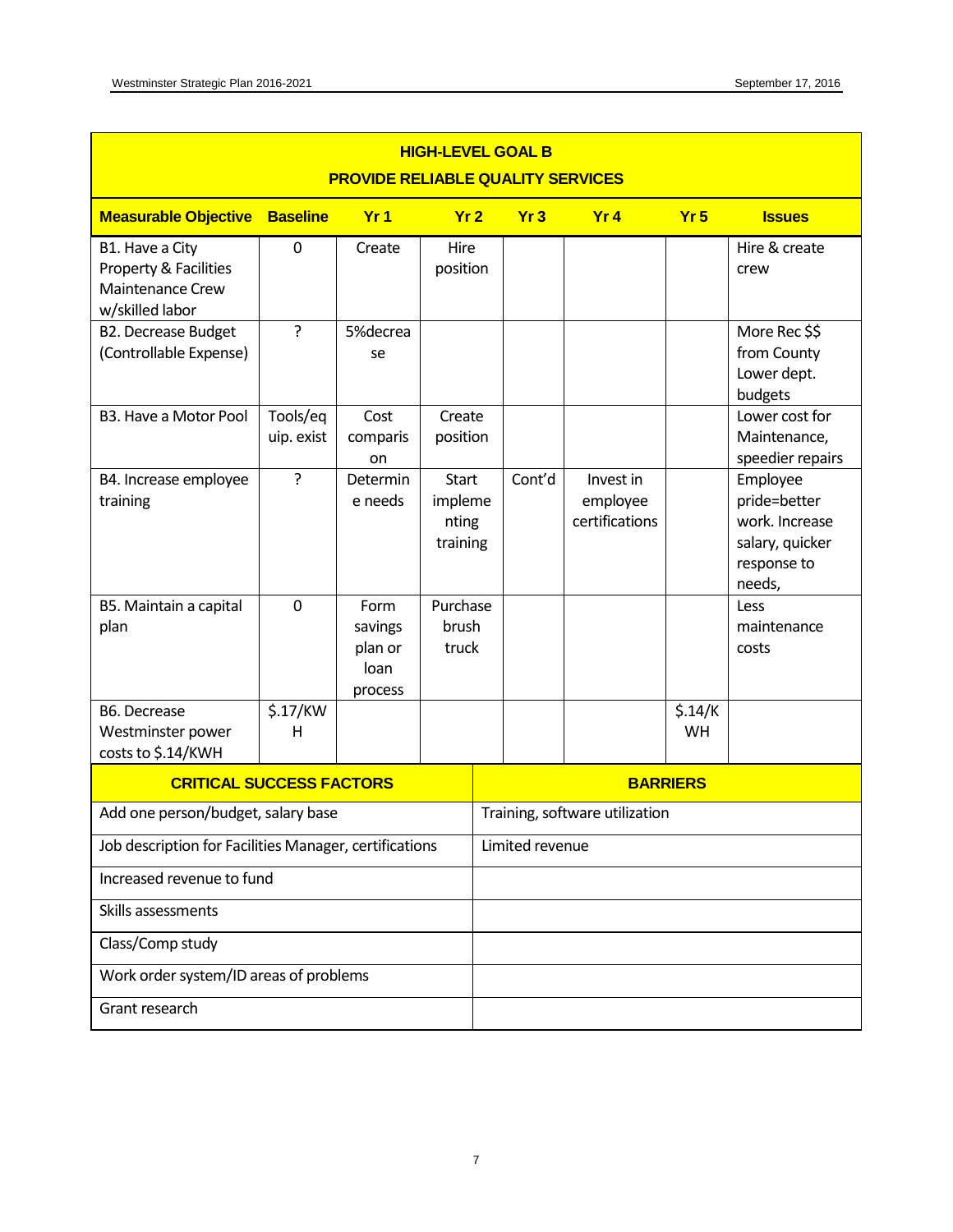| <b>HIGH-LEVEL GOAL C</b><br><b>IMPROVE THE QUALITY OF LIFE</b> |       |                                                    |           |          |      |            |            |                 |               |
|----------------------------------------------------------------|-------|----------------------------------------------------|-----------|----------|------|------------|------------|-----------------|---------------|
| Yr1<br><b>Measurable Objective</b><br><b>Baseline</b><br>Yr2   |       |                                                    |           |          |      | Yr3        | Yr4        | Yr5             | <b>Issues</b> |
| C <sub>1</sub> . Increase<br>Adult<br>Recreation               |       | Investigate Video<br>Equip. Bldg.<br>Middle School |           | Maintain |      | <b>Use</b> | <b>Use</b> |                 |               |
| C2. Increase #<br>of Ball Fields                               |       | $+1$                                               |           | $+2$     |      | $+3$       | $+4$       |                 |               |
| C3. Clemson<br>study RR fill-in                                | Study | Input                                              |           | Action   |      |            |            |                 |               |
| <b>CRITICAL SUCCESS FACTORS</b>                                |       |                                                    |           |          |      |            |            | <b>BARRIERS</b> |               |
| Upgrade facility                                               |       |                                                    |           |          | \$\$ |            |            |                 |               |
| Cost estimate                                                  |       |                                                    | <b>RR</b> |          |      |            |            |                 |               |
| Citizen input                                                  |       |                                                    |           |          |      |            |            |                 |               |
| Railroad agreement                                             |       |                                                    |           |          |      |            |            |                 |               |

| <b>HIGH-LEVEL GOAL D</b><br><b>PROTECT OUR CITIZENS &amp; PROPERTY</b>              |                 |                                                                                       |                                    |                       |     |     |                         |
|-------------------------------------------------------------------------------------|-----------------|---------------------------------------------------------------------------------------|------------------------------------|-----------------------|-----|-----|-------------------------|
| <b>Measurable Objective</b>                                                         | <b>Baseline</b> | Yr1                                                                                   | Yr2                                | Yr3                   | Yr4 | Yr5 | <b>Issues</b>           |
| D1. Establish Property<br>Maintenance Code                                          | Min. code       | Create<br>rough<br>draft                                                              | Create<br>enforcement<br>procedure | Adopt<br>&<br>Enforce |     |     |                         |
| D2. Maintain \$\$ from<br>County for Fire<br>Protection                             | \$285,000       | <b>Maintain</b><br>funding                                                            | Ongoing                            |                       |     |     | Go to County<br>Council |
| D <sub>3</sub> . Maintain Police<br>Protection &<br>staffing/resources as<br>needed | 11 officers     | Same                                                                                  | Same                               | 12                    |     |     | Based on needs          |
| <b>CRITICAL SUCCESS FACTORS</b>                                                     |                 |                                                                                       |                                    | <b>BARRIERS</b>       |     |     |                         |
| Education/PR of public re codes                                                     |                 | Bad experience with codes enforcement                                                 |                                    |                       |     |     |                         |
| Adopt a code/staff position                                                         |                 | Short time frame/fire protection                                                      |                                    |                       |     |     |                         |
| Maintain funding                                                                    |                 | Disconnect between County fire establishment & elected County Council<br>More revenue |                                    |                       |     |     |                         |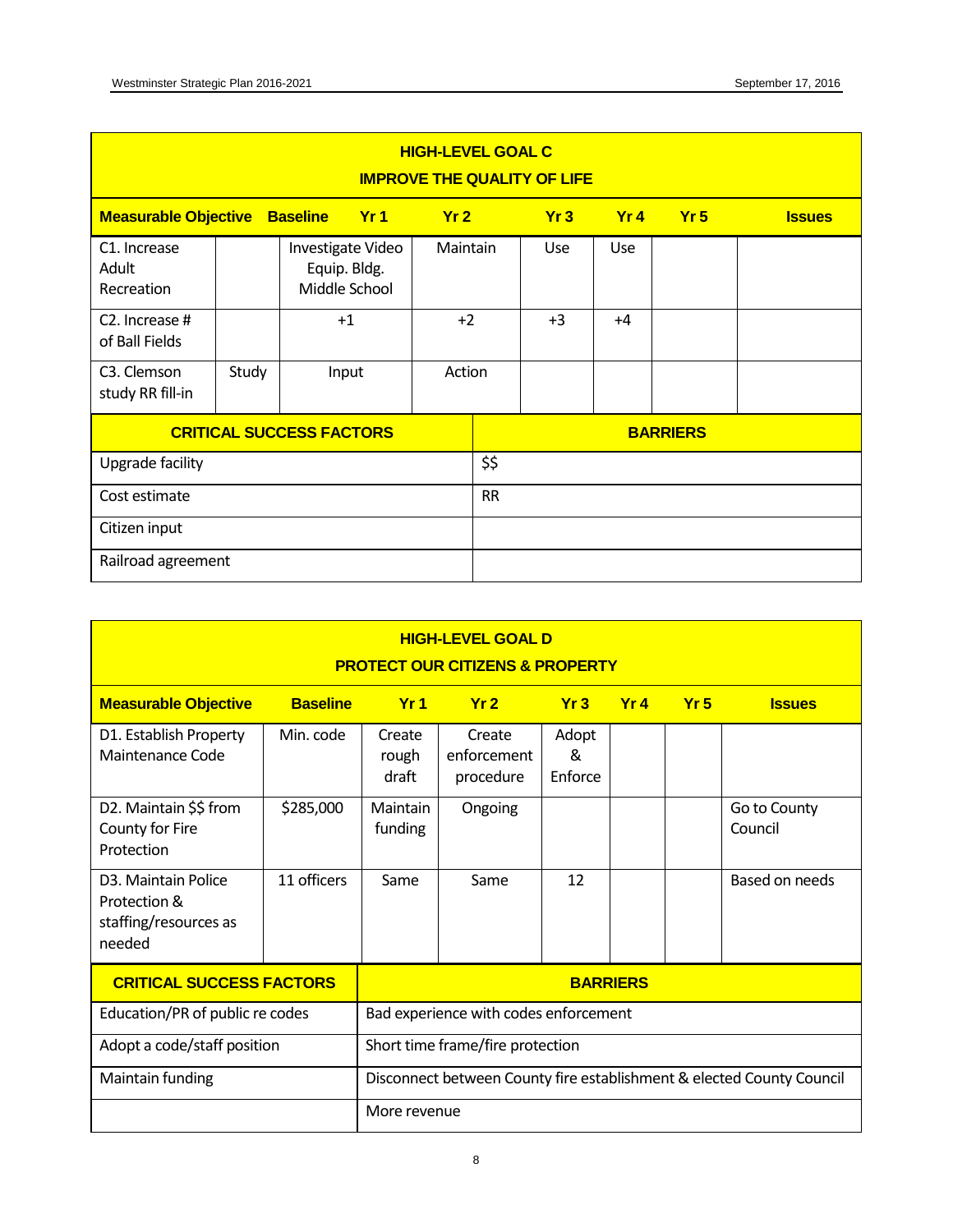## **G. Potential and Prioritized Strategies**

*Throughout the day the team members captured potential strategies that were grouped and prioritized at the end of the day. Owners were identified for several prioritized strategy groups. The owners will be responsible for identifying teams and leading action planning initiatives for their strategies.* 

*As strategies are completed, additional strategies can be assigned owners, and action plans can be developed. Action planning templates are included below.*

#### **Strategies That Require Action Plans**

#### **Strategy: Incentive Program Developed for Encouraging New Business and New Home Builders Owner:** Brian

- Develop a plan for New Business
- Contact Barrett's about purchasing the white downtown building
- Develop Incentive Plan for New Home Construction
- Inventory the City's Available Residential and Commercial Property
- Create Advertising Booklet for the Available Residential and Commercial Property
- Meet with R.R. and Show Plan/Design
- Establish Grants for Business

#### **Strategy: Convince County Council and Fire Departments to Continue Funding as is Owner:** Brian

#### **Strategy: Develop Baseball/Recreational Complex to Bring in Tournaments Owner:** Bill

- Development Plans, Cost for New Ball Fields
- Need Investors for Possible Ball Fields
- Develop Plan for Use of Audio Visual Building
- New Gym-Increase Basketball Program and Multiple Additional Uses
- Utilize Recreational Resources

#### **Additional Strategies**

- Develop a Reliable Mechanism to Control Blight by Adopting a New Code and Staffing the Responsibility (Compliance gained by Consistent Enforcement)
- Amend Business License Ordinance to Allow Special Event Vendors Similar to Seneca Ordinance
- Make Downtown More Attractive/Appealing
- Advertise On-line, Television, Magazines, all of our Strengths
- Develop a Way to Replace Utility and H2O Direction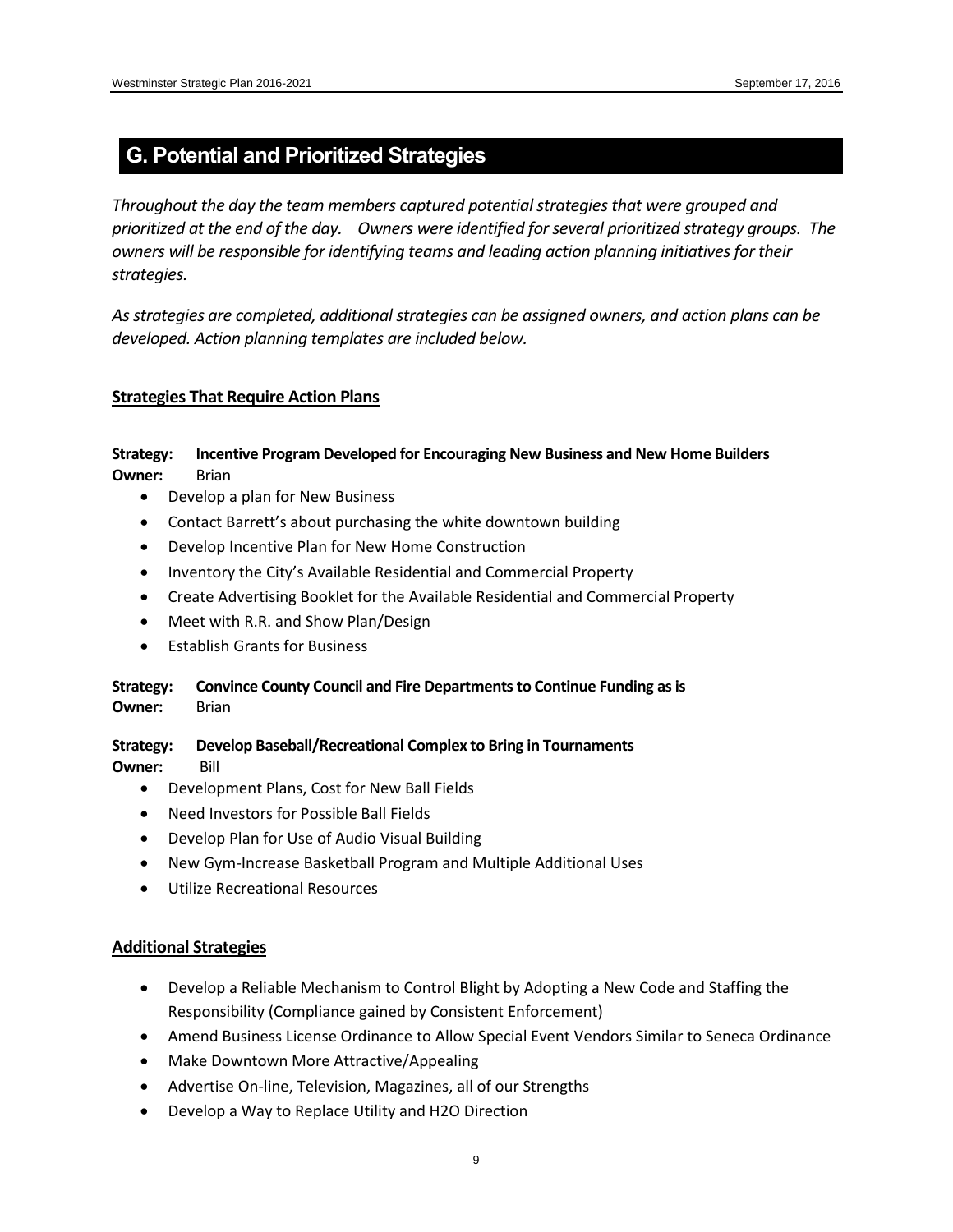- Establish an Incremental Policy to Limit and Reduce Reliance on Utility Revenues to Fund Governmental Activities (Reduces Electric and Water)
- Reduce Budget Costs to Lower Power Rates
- **•** Implement an Annexation Plan
- Establish a Budget to Fund a Facilities Maintenance Manager
- Adopt or Create Maintenance Code and Determine Enforcement Staff Position
- Meet With County Grant Writer and Establish Needs and Wishes for our City
- Meet With Clemson Students for Assistance
- Implement Proper Training of Staff on Proper Use of Software
- Establish the Proper Level of Service for Certain General Fund Activities Like Recreation

## **H. Action Plan Template**

*The following are action plan templates strategy owners can use to create action plans.*

| <b>PRIORITIZED STRATEGY AND ACTION PLAN</b>               |  |  |  |  |  |  |  |
|-----------------------------------------------------------|--|--|--|--|--|--|--|
| <b>Strategy Name</b>                                      |  |  |  |  |  |  |  |
| <b>OWNER</b>                                              |  |  |  |  |  |  |  |
| Measureable objectives supported:                         |  |  |  |  |  |  |  |
| When finished we will have:                               |  |  |  |  |  |  |  |
| <b>Total Time:</b><br><b>Total Cost:</b>                  |  |  |  |  |  |  |  |
| <b>Action</b><br><b>Who</b><br><b>When</b><br><b>Cost</b> |  |  |  |  |  |  |  |
|                                                           |  |  |  |  |  |  |  |
|                                                           |  |  |  |  |  |  |  |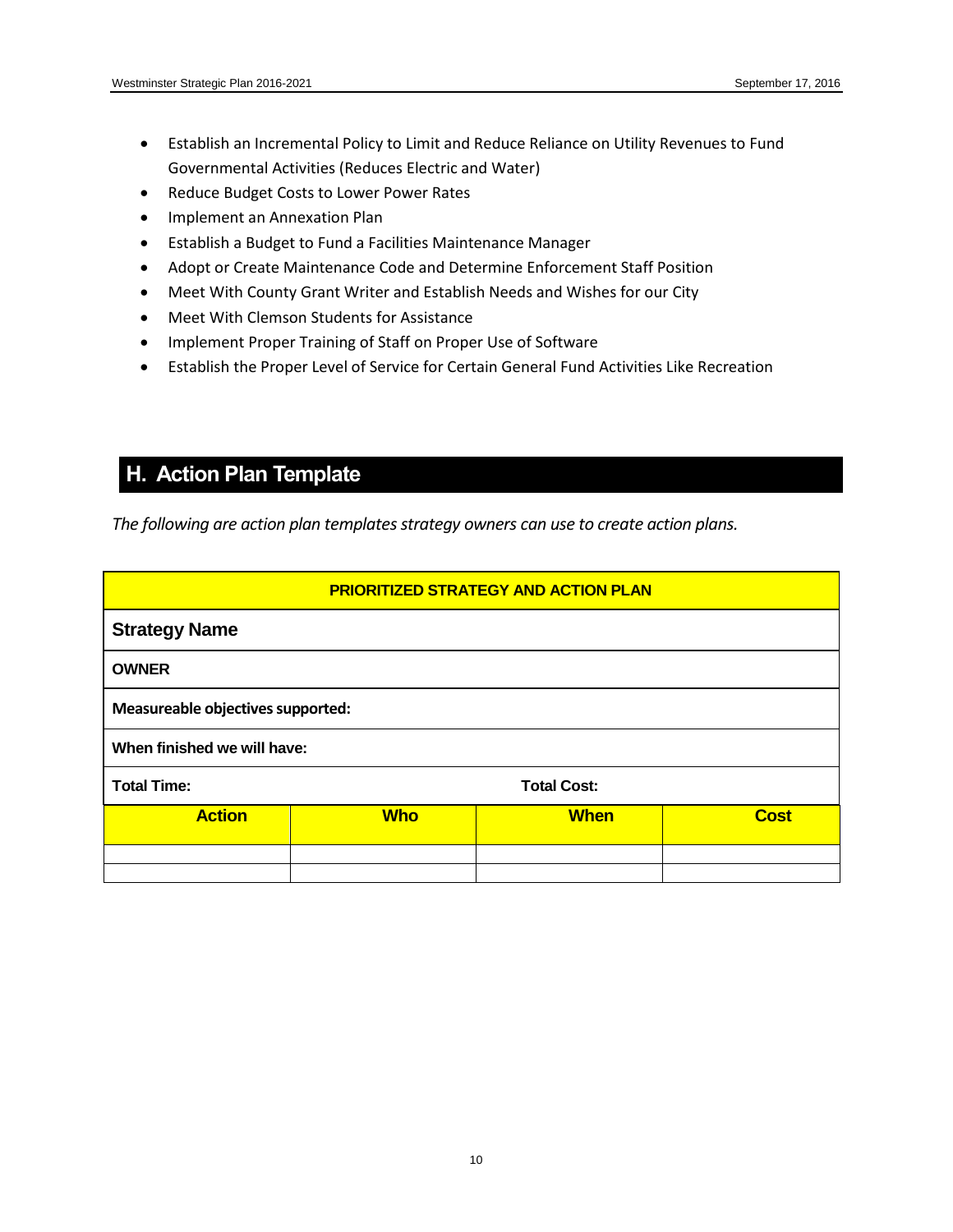## I**. Close and Next Steps**

| <b>WHAT</b>                                       | <b>WHO</b>       | <b>WHEN</b>    |
|---------------------------------------------------|------------------|----------------|
| Session Documentation                             | Facilitator4hire | Sept. 22, 2016 |
| Research Green St. closing and<br>report findings | Derek            | By Sept. 23    |
| Update on Spinx                                   | Derek            | <b>TBD</b>     |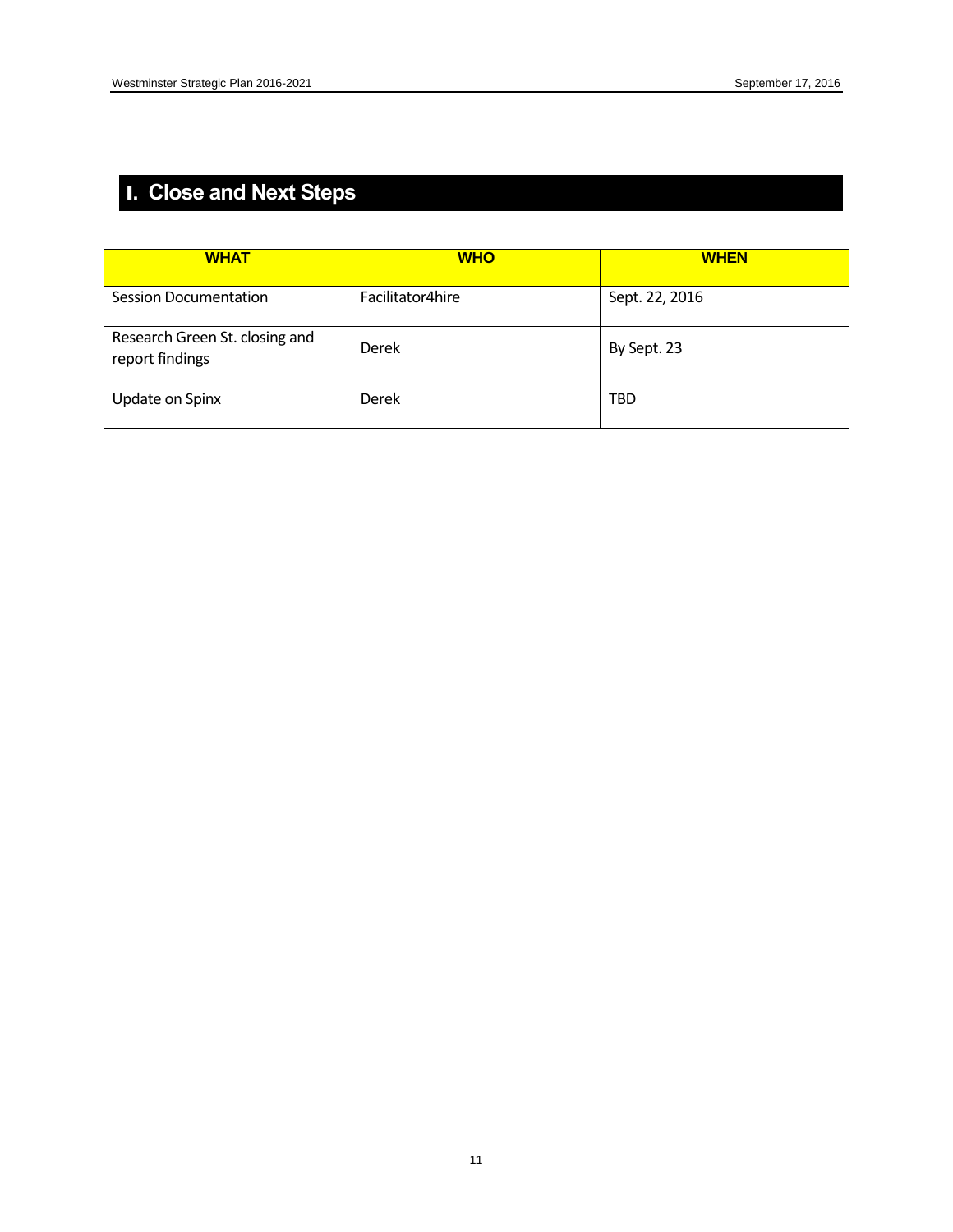## **Addendum**

#### **Overview**

The Council met on January 26, 2017 to conduct additional planning around strategies identified and prioritized in the first session Sept. 17, 2016. Present were Mayor Brian Ramey, Chris Carter, Derek Enderling, Susan Ramey, Charles Miller, Bill Brockington and Ronald Dodson. The session was facilitated by Janet Danforth and Bob Moir from Facilitator4hire Inc.

#### **Session Purpose**

- Review documentation from Sept. 17 planning
- Identify any changes since then that might impact this planning session
- Review the prioritized strategies and second-level strategies
- Conduct action planning on wholly-owned Council prioritized strategies

#### **Agenda**

- A. Welcome
- B. Review documentation
- C. Identify what has changed
- D. Review the prioritized and second-level strategies
- E. Re-prioritize strategies
- F. Identify wholly-owned Council strategies and those requiring a team to implement
- G. Close and Next Steps

#### What Has Changed…

*The Council answered the question, "What has changed since September, 2016 that might impact our planning?" Their responses are as follows*

- Power costs have decreased.
- Further division and lack of shared vision
- Competing priorities not being effectively sorted out [during Council meetings].
- The new County Council is more willing to assist Westminster.
- County will continue to fund the Fire Department.
- Several new businesses in the City. [11 in 2016].
- Contract with Lawn service
- No committees
- Property maintenance person hired
- Pending personal lawsuits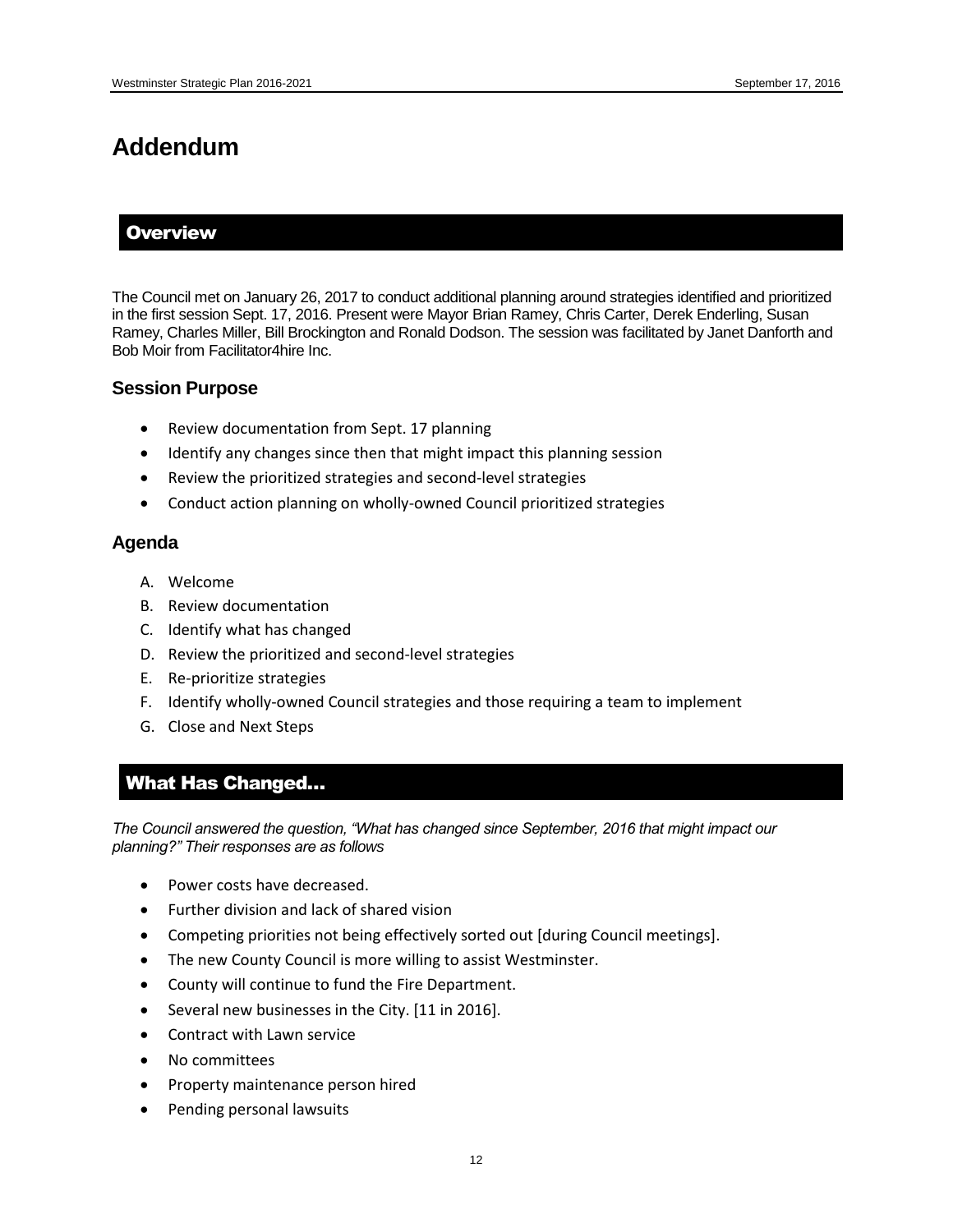- Pioneer Water has contracted to build new plant
- No room in budget for additional expenses
- Public attitude about Westminster due to social media. County and state
- Poor reputation… "Can't work together."

#### Progress on Strategies From Septembe 2016 Meeting

*Upon review of the three strategies prioritized on Sept. 17, the following highlighted actions are in process.*

#### **Strategy: Incentive Program Developed for Encouraging New Business and New Home Builders Owner:** Brian

- Develop a plan for New Business *(Completed)*
- Contact Barrett's about purchasing the white downtown building
- Develop Incentive Plan for New Home Construction *(Completed)*
- Inventory the City's Available Residential and Commercial Property *(Completed)*
- Create Advertising Booklet for the Available Residential and Commercial Property
- Meet with R.R. and Show Plan/Design
- Establish Grants for Business *(Meeting in February with Destination Oconee to finalize…)*

#### **Strategy: Convince County Council and Fire Departments to Continue Funding as is** *(COMPLETED SUCCESSFULLY!)*

**Owner:** Brian

**Strategy: Develop Baseball/Recreational Complex to Bring in Tournaments**  Owner: Bill *(NO ACTION TAKEN…REQUIRES ADDITIONAL RESOURCES)*

#### New Strategies Added/Re-prioritized\*\*

*The Council, upon identifying what has changed since September, 2016, added five more strategies, listed below. They then reviewed all identified strategies and re-prioritized the last two for which to develop actionplans. The action plans with owners and timelines follow.*

- Implement a PR campaign to improve public attitudes about Westminster
- Make downtown more attractive
- Find more revenue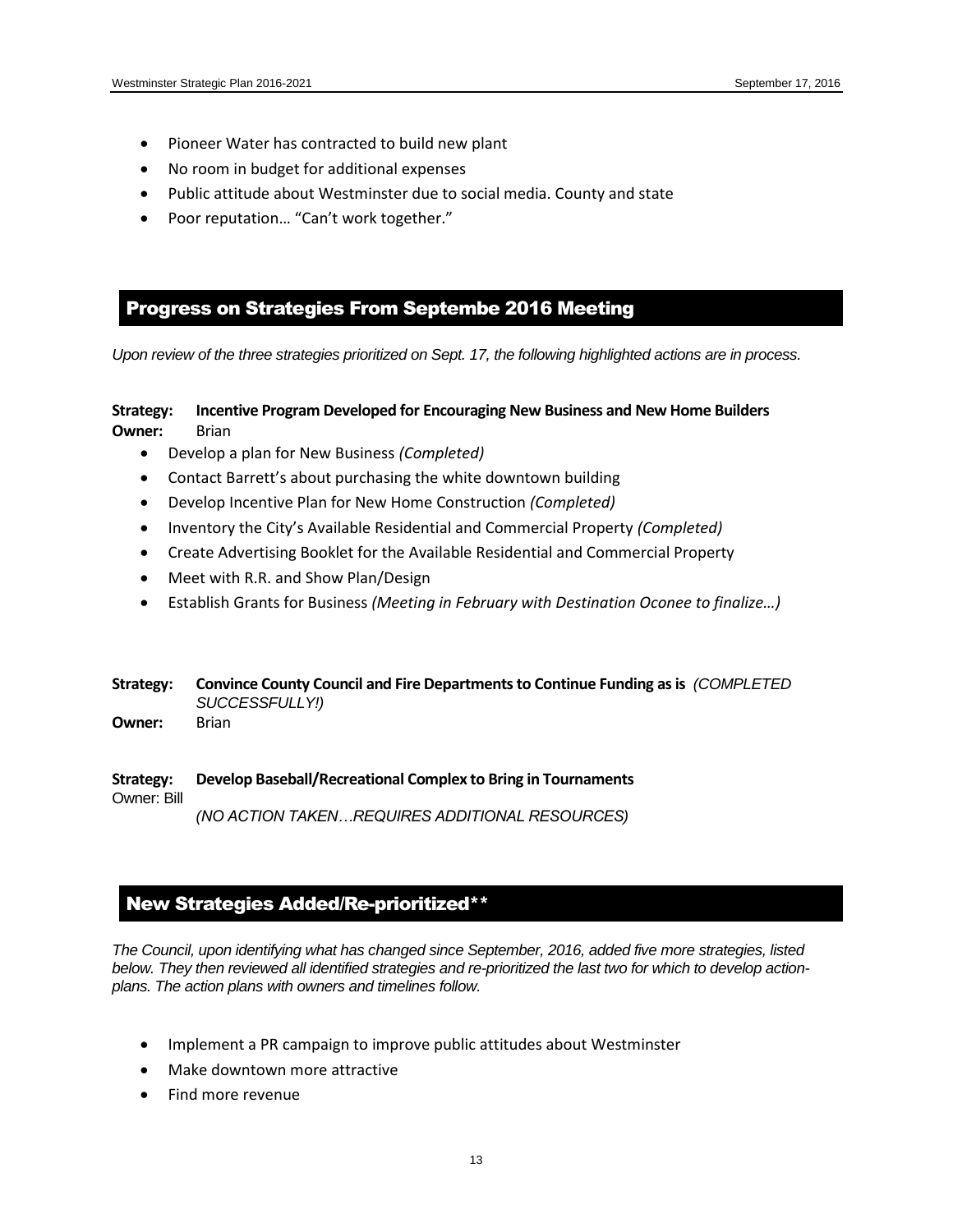## **Re-prioritized Strategies**

#### **Develop a Commercial Property Maintenance Plan**

- $\circ$  Adopt or create maintenance code and determine enforcement and staff position
- o Establish an ongoing effort to abate the most prominent nuisances
- $\circ$  Develop a reliable mechanism to control blight by adopting a new code, staffing the responsibility.
- o Gain compliance by consistent reinforcement
- **Develop a plan to determine the proper level of General Fund services to citizens and all departments, [primarily Recreation, Fire and Police]**

## Action Plans For New/Re-prioritized Strategies

*Upon reviewing all the strategies identified in both sessions, the following two strategies were prioritized for action planning. The Council identified those measurable objectives which would be positively impacted by implementation of these plans.*

#### **PRIORITIZED STRATEGY AND ACTION PLAN**

**Strategy Name: Develop a Commercial Property Maintenance Plan**

**OWNER: BILL B.**

**Measureable objectives supported:** A-1, A-2, A-3, A-4, B-6, B-2, D-1

**When finished we will have:** A cleaner city, increased property values, a way to manage a standard ordinance

| <b>Total Time:</b>                                                                   | <b>Total Cost:</b>          |             |      |
|--------------------------------------------------------------------------------------|-----------------------------|-------------|------|
| <b>Action</b>                                                                        | <b>Who</b>                  | <b>When</b> | Cost |
| Share Georgetown template with Council                                               | Chris                       | Feb.        |      |
| Identify grants for property owners                                                  | Econ. Dev., Brian,<br>Chris | By March    |      |
| Council studies template and identifies<br>revisions to modify for Westminster       | Workshop/Council            | Mid-March   |      |
| Compare our draft to Seneca & Walhalla                                               | <b>Derek</b>                | March       |      |
| Determine # of days, fines and level of<br>enforcement                               | Workshop/Council            | Mid-March   |      |
| Finalize the plan and introduce it with PR<br>campaign/media prior to public meeting | ??                          | May         |      |
| Commit as a Council to back each other                                               | Council                     | Ongoing     |      |
| Find a way to implement and staff the plan                                           | Council                     | May3        |      |